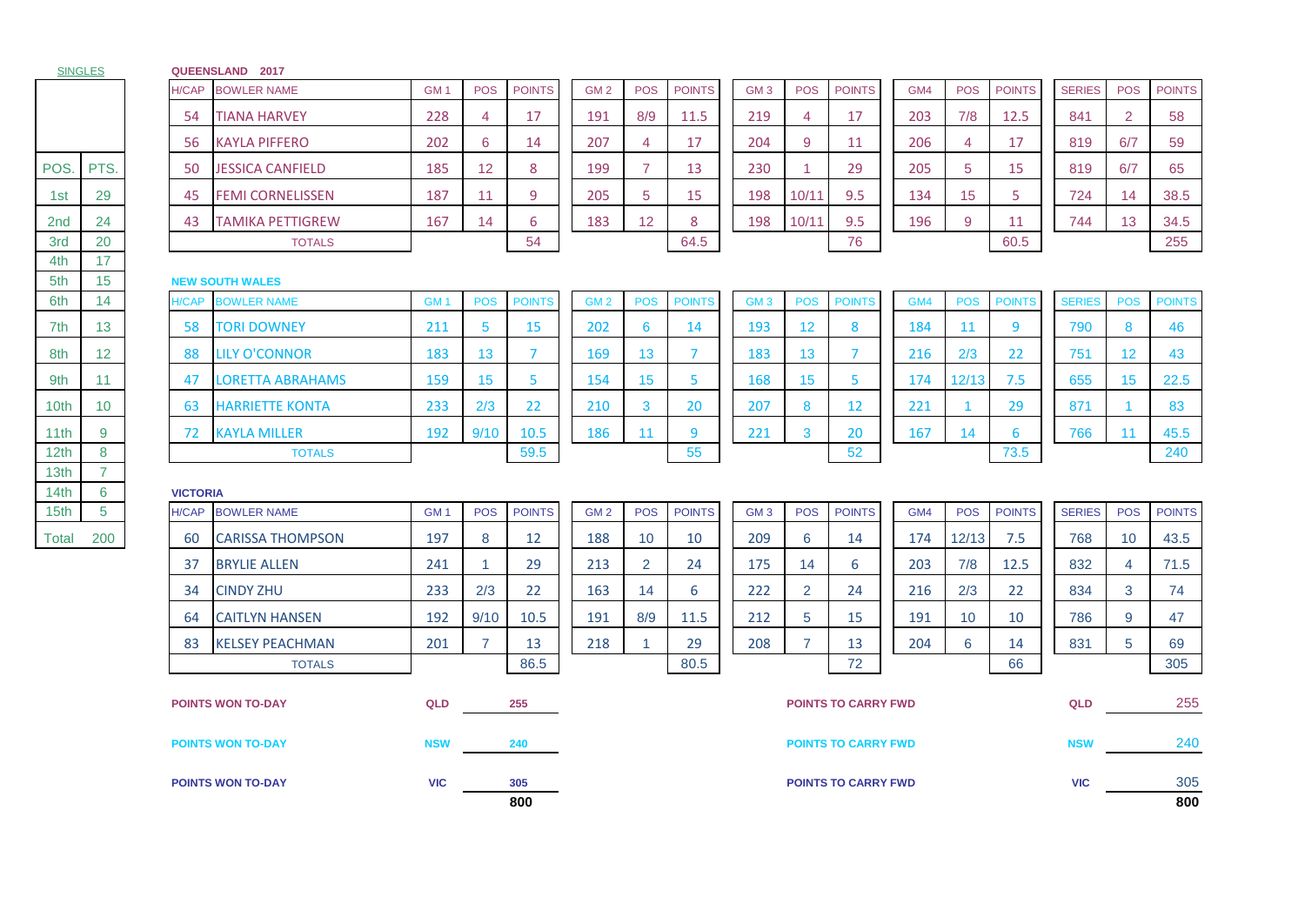DOUBLES

## **QUEENSLAND**

|                               | <b>DUUBLES</b>                |  | <b>WUEENSLANL</b> |                         |                          |                |               |                                                      |                      |               |                          |                |               |     |                |                                                                      |               |                          |               |
|-------------------------------|-------------------------------|--|-------------------|-------------------------|--------------------------|----------------|---------------|------------------------------------------------------|----------------------|---------------|--------------------------|----------------|---------------|-----|----------------|----------------------------------------------------------------------|---------------|--------------------------|---------------|
| POS.                          | PTS.                          |  | H/CAP             | <b>BOWLER NAME</b>      | GM <sub>1</sub>          | <b>POS</b>     | <b>POINTS</b> | GM <sub>2</sub>                                      | <b>POS</b>           | <b>POINTS</b> | GM <sub>3</sub>          | <b>POS</b>     | <b>POINTS</b> | GM4 | <b>POS</b>     | <b>POINTS</b>                                                        | <b>SERIES</b> | <b>OSITIO</b>            | <b>POINTS</b> |
| 1st                           | 50                            |  | 54                | <b>TIANA HARVEY</b>     | 201                      |                |               | 218                                                  |                      |               | 230                      |                |               | 219 |                |                                                                      | 868           |                          |               |
| 2nd                           | 40                            |  | 43                | <b>TAMIKA PETTIGREW</b> | 159                      | 6              | 21            | 160                                                  | 5                    | 25            | 225                      | 2              | 40            | 181 | 3              | 34                                                                   | 725           | 3                        | 120           |
| 3rd                           | 34                            |  |                   | <b>TOTALS</b>           | 360                      |                |               | 378                                                  |                      |               | 455                      |                |               | 400 |                |                                                                      | 1593          |                          |               |
| 4th                           | 30                            |  |                   |                         |                          |                |               |                                                      |                      |               |                          |                |               |     |                |                                                                      |               |                          |               |
| 5th                           | 25                            |  | 56                | KAYLA PIFFERO           | 253                      |                |               | 244                                                  |                      |               | 231                      |                |               | 231 |                |                                                                      | 959           |                          |               |
| 6th                           | 21                            |  | 50                | <b>JESSICA CANFIELD</b> | 204                      | $\mathbf{1}$   | 50            | 185                                                  | $\overline{2}$       | 40            | 225                      | $\mathbf{1}$   | 50            | 230 | 1              | 50                                                                   | 844           | -1                       | 190           |
| Total                         | 200                           |  |                   | <b>TOTALS</b>           | 457                      |                |               | 429                                                  |                      |               | 456                      |                |               | 461 |                |                                                                      | 1803          |                          |               |
|                               |                               |  |                   | <b>STATE TOTALS</b>     |                          |                | 71            |                                                      |                      | 65            |                          |                | 90            |     |                | 84                                                                   |               |                          | 310           |
|                               | <b>DOUBLES</b>                |  |                   | <b>NEW SOUTH WALES</b>  |                          |                |               |                                                      |                      |               |                          |                |               |     |                |                                                                      |               |                          |               |
| POS.                          | PTS.                          |  | <b>H/CAP</b>      | <b>BOWLER NAME</b>      | GM <sub>1</sub>          | <b>POS</b>     | <b>POINTS</b> | GM <sub>2</sub>                                      | <b>POS</b>           | <b>POINTS</b> | GM <sub>3</sub>          | <b>POS</b>     | <b>POINTS</b> | GM4 | <b>POS</b>     | <b>POINTS</b>                                                        | <b>SERIES</b> | POS                      | <b>POINTS</b> |
| 1st                           | 50                            |  | 58                | <b>TORI DOWNEY</b>      | 191                      |                |               | 208                                                  |                      |               | 210                      |                |               | 199 |                |                                                                      | 808           |                          |               |
| 2nd                           | 40                            |  | 63                | <b>HARRIETTE KONTA</b>  | 212                      | 3              | 34            | 204                                                  | 3                    | 34            | 169                      | $\overline{5}$ | 25            | 196 | 4              | 30                                                                   | 781           | 5                        | 123           |
| 3rd                           | 34                            |  |                   | <b>TOTAL</b>            | 403                      |                |               | 412                                                  |                      |               | 379                      |                |               | 395 |                |                                                                      | 1589          |                          |               |
| 4th                           | 30                            |  |                   |                         |                          |                |               |                                                      |                      |               |                          |                |               |     |                |                                                                      |               |                          |               |
| 5th                           | 25                            |  | 88                | <b>LILY O'CONNOR</b>    | 174                      |                |               | 176                                                  |                      |               | 200                      |                |               | 194 |                |                                                                      | 744           |                          |               |
| 6th                           | 21                            |  | 72                | <b>KAYLA MILLER</b>     | 188                      | $\overline{5}$ | 25            | 189                                                  | 6                    | 21            | 182                      | $\overline{4}$ | 30            | 197 | 5              | 25                                                                   | 756           | 6                        | 101           |
| Total                         | 200                           |  |                   | <b>TOTAL</b>            | 362                      |                |               | 365                                                  |                      |               | 382                      |                |               | 391 |                |                                                                      | 1500          |                          |               |
|                               |                               |  |                   | <b>STATE TOTALS</b>     |                          |                | 59            |                                                      |                      | 55            |                          |                | 55            |     |                | 55                                                                   |               |                          | 224           |
|                               | <b>DOUBLES</b>                |  | <b>VICTORIA</b>   |                         |                          |                |               |                                                      |                      |               |                          |                |               |     |                |                                                                      |               |                          |               |
| POS.                          | PTS.                          |  | H/CAP             | <b>BOWLER NAME</b>      | GM <sub>1</sub>          | <b>POS</b>     | <b>POINTS</b> | GM <sub>2</sub>                                      | <b>POS</b>           | <b>POINTS</b> | GM <sub>3</sub>          | <b>POS</b>     | <b>POINTS</b> | GM4 | <b>POS</b>     | <b>POINTS</b>                                                        | <b>SERIES</b> | <b>POS</b>               | <b>POINTS</b> |
| 1st                           | 50                            |  | 34                | <b>CINDY ZHU</b>        | 189                      |                |               | 203                                                  |                      |               | 180                      |                |               | 181 |                |                                                                      | 753           |                          |               |
| 2nd                           | 40                            |  | 64                | <b>CAITLYN HANSEN</b>   | 223                      | $\overline{2}$ | 40            | 208                                                  | $\overline{4}$       | 30            | 211                      | 3              | 34            | 197 | 6              | 21                                                                   | 839           | $\overline{4}$           | 125           |
| 3rd                           | 34                            |  |                   | <b>TOTALS</b>           | 412                      |                |               | 411                                                  |                      |               | 391                      |                |               | 378 |                |                                                                      | 1592          |                          |               |
| 4th                           | 30                            |  |                   |                         |                          |                |               |                                                      |                      |               |                          |                |               |     |                |                                                                      |               |                          |               |
| 5th                           | 25                            |  | 37                | <b>BRYLIE ALLEN</b>     | 176                      |                |               | 242                                                  |                      |               | 192                      |                |               | 231 |                |                                                                      | 841           |                          |               |
| 6th                           | 21                            |  | 83                | <b>KELSEY PEACHMAN</b>  | 210                      | 4              | 30            | 201                                                  | $\blacktriangleleft$ | 50            | 177                      | 6              | 21            | 198 | $\overline{2}$ | 40                                                                   | 786           | $\overline{2}$           | 141           |
| Total                         | 200                           |  |                   | <b>TOTALS</b>           | 386                      |                |               | 443                                                  |                      |               | 369                      |                |               | 429 |                |                                                                      | 1627          |                          |               |
|                               |                               |  |                   | <b>STATE TOTALS</b>     |                          |                | 70            |                                                      |                      | 80            |                          |                | 55            |     |                | 61                                                                   |               |                          | 266           |
|                               |                               |  |                   |                         |                          |                |               |                                                      |                      |               |                          |                |               |     |                |                                                                      |               |                          |               |
|                               | <b>POINTS BROUGHT FORWARD</b> |  |                   |                         |                          | 255            |               | <b>POINTS WON TO-DAY</b>                             |                      |               | QLD                      | 310            |               |     |                | <b>TOTAL POINTS TO CARRY FWD</b>                                     |               | QLD                      | 565           |
| <b>POINTS BROUGHT FORWARD</b> |                               |  |                   |                         | <b>NSW</b><br><b>VIC</b> | 240<br>305     |               | <b>POINTS WON TO-DAY</b><br><b>POINTS WON TO-DAY</b> |                      |               | <b>NSW</b><br><b>VIC</b> | 224<br>266     |               |     |                | <b>TOTAL POINTS TO CARRY FWD</b><br><b>TOTAL POINTS TO CARRY FWD</b> |               | <b>NSW</b><br><b>VIC</b> | 464<br>571    |
| <b>POINTS BROUGHT FORWARD</b> |                               |  |                   |                         |                          | 800            |               |                                                      |                      |               |                          | 800            |               |     |                |                                                                      |               |                          | 1600          |
|                               |                               |  |                   |                         |                          |                |               |                                                      |                      |               |                          |                |               |     |                |                                                                      |               |                          |               |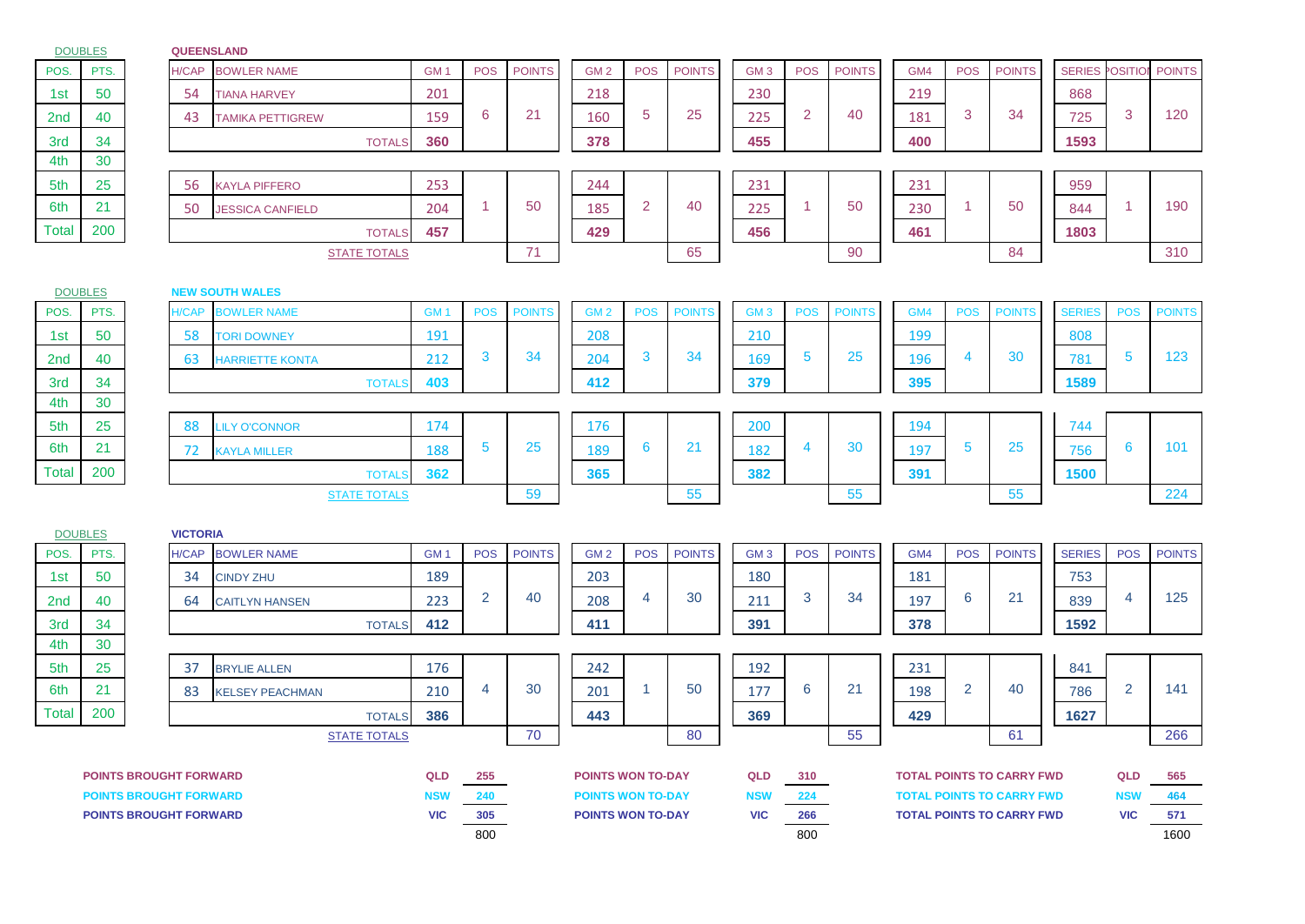|                               |                |  | <b>QUEENSLAND</b> |                         |                 |                |               |                 |                          |                          |                 |                |               |            |                                  |                                  |               |                |               |
|-------------------------------|----------------|--|-------------------|-------------------------|-----------------|----------------|---------------|-----------------|--------------------------|--------------------------|-----------------|----------------|---------------|------------|----------------------------------|----------------------------------|---------------|----------------|---------------|
|                               |                |  | <b>H/CAP</b>      | <b>BOWLER NAME</b>      | GM <sub>1</sub> | <b>POS</b>     | <b>POINTS</b> | GM <sub>2</sub> | <b>POS</b>               | <b>POINTS</b>            | GM <sub>3</sub> | <b>POS</b>     | <b>POINTS</b> | GM4        | <b>POS</b>                       | <b>POINTS</b>                    | <b>SERIES</b> | <b>POS</b>     | <b>POINTS</b> |
|                               | <b>TRIPLES</b> |  | 54                | <b>TIANA HARVEY</b>     | 215             |                |               | 211             |                          |                          | 223             |                |               | 196        |                                  |                                  | 845           |                |               |
| POS.                          | PTS.           |  | 56                | <b>KAYLA PIFFERO</b>    | 192             | 3              | 34            | 286             | -1                       | 50                       | 207             | 1              | 50            | 278        | -1                               | 50                               | 963           | -1             | 184           |
| 1st                           | 50             |  | 50                | <b>JESSICA CANFIELD</b> | 195             |                |               | 158             |                          |                          | 210             |                |               | 162        |                                  |                                  | 725           |                |               |
| 2nd                           | 40             |  |                   | <b>TOTALS</b>           | 602             |                |               | 655             |                          |                          | 640             |                |               | 636        |                                  |                                  | 2533          |                |               |
| 3rd                           | 34             |  | 45                | <b>FEMI CORNELISSEN</b> | 148             |                |               | 191             |                          |                          | 195             |                |               | 205        |                                  |                                  | 739           |                |               |
| 4th                           | 30             |  | 43                | <b>TAMIKA PETTIGREW</b> | 202             | 6              | 21            | 259             | 2                        | 40                       | 177             | 4              | 30            | 176        | 4                                | 30                               | 814           | 5              | 121           |
| 5th                           | 25             |  |                   | <b>VACANCY</b>          | 193             |                |               | 193             |                          |                          | 193             |                |               | 193        |                                  |                                  | 772           |                |               |
| 6th                           | 21             |  |                   |                         | 543             |                |               | 643             |                          |                          | 565             |                |               | 574        |                                  |                                  | 2325          |                |               |
| Total                         | 200            |  |                   | <b>STATE TOTALS</b>     |                 |                | 55            |                 |                          | 90                       |                 |                | 80            |            |                                  | 80                               |               |                | 305           |
|                               |                |  |                   | <b>NEW SOUTH WALES</b>  |                 |                |               |                 |                          |                          |                 |                |               |            |                                  |                                  |               |                |               |
|                               |                |  | <b>H/CAP</b>      | <b>BOWLER NAME</b>      | GM <sub>1</sub> | <b>POS</b>     | <b>POINTS</b> | GM <sub>2</sub> | <b>POS</b>               | <b>POINTS</b>            | GM <sub>3</sub> | <b>POS</b>     | <b>POINTS</b> | GM4        | <b>POS</b>                       | <b>POINTS</b>                    | <b>SERIES</b> | <b>POS</b>     | <b>POINTS</b> |
|                               | <b>TRIPLES</b> |  | 58                | <b>TORI DOWNEY</b>      | 212             |                |               | 216             |                          |                          | 175             |                |               | 197        |                                  |                                  | 800           |                |               |
| POS.                          | PTS.           |  | 88                | <b>LILY O'CONNOR</b>    | 194             | $\overline{2}$ | 40            | 174             | 5                        | 25                       | 207             | 3              | 34            | 185        | 3                                | 34                               | 760           | 3              | 133           |
| 1st                           | 50             |  | 72                | <b>KAYLA MILLER</b>     | 245             |                |               | 185             |                          |                          | 223             |                |               | 208        |                                  |                                  | 861           |                |               |
| 2nd                           | 40             |  |                   | <b>TOTAL</b>            | 651             |                |               | 575             |                          |                          | 605             |                |               | 590        |                                  |                                  | 2421          |                |               |
| 3rd                           | 34             |  | 47                | <b>ORETTA ABRAHAMS</b>  | 195             |                |               | 182             |                          |                          | 175             |                |               | 151        |                                  |                                  | 703           |                |               |
| 4th                           | 30             |  | 63                | <b>HARRIETTE KONTA</b>  | 156             | 5              | 25            | 175             | 6                        | 21                       | 167             | 6              | 21            | <b>165</b> | 6                                | 21                               | 663           | 6              | 88            |
| 5th                           | 25             |  |                   | <b>VACANCY</b>          | 193             |                |               | 193             |                          |                          | 193             |                |               | 193        |                                  |                                  | 772           |                |               |
| 6th                           | 21             |  |                   | <b>TOTAL</b>            | 544             |                |               | 550             |                          |                          | 535             |                |               | 509        |                                  |                                  | 2138          |                |               |
| Total                         | 200            |  |                   | <b>STATE TOTALS</b>     |                 |                | 65            |                 |                          | 46                       |                 |                | 55            |            |                                  | 55                               |               |                | 221           |
|                               |                |  | <b>VICTORIA</b>   |                         |                 |                |               |                 |                          |                          |                 |                |               |            |                                  |                                  |               |                |               |
|                               |                |  | H/CAP             | <b>BOWLER NAME</b>      | GM <sub>1</sub> | <b>POS</b>     | <b>POINTS</b> | GM <sub>2</sub> | <b>POS</b>               | <b>POINTS</b>            | GM <sub>3</sub> | <b>POS</b>     | <b>POINTS</b> | GM4        | <b>POS</b>                       | <b>POINTS</b>                    | <b>SERIES</b> | <b>POS</b>     | <b>POINTS</b> |
|                               | <b>TRIPLES</b> |  | 37                | <b>BRYLIE ALLEN</b>     | 253             |                |               | 214             |                          |                          | 190             |                |               | 210        |                                  |                                  | 867           |                |               |
| POS.                          | PTS.           |  | 83                | <b>KELSEY PEACHMAN</b>  | 225             | $\mathbf{1}$   | 50            | 217             | 3/4                      | 32                       | 232             | $\overline{2}$ | 40            | 195        | $\overline{2}$                   | 40                               | 869           | 2              | 162           |
| 1st                           | 50             |  |                   | <b>VACANCY</b>          | 193             |                |               | 193             |                          |                          | 193             |                |               | 193        |                                  |                                  | 772           |                |               |
| 2nd                           | 40             |  |                   | <b>TOTALS</b>           | 671             |                |               | 624             |                          |                          | 615             |                |               | 598        |                                  |                                  | 2508          |                |               |
| 3rd                           | 34             |  | 60                | <b>CARISSA THOMPSON</b> | 189             |                |               | 181             |                          |                          | 163             |                |               | 161        |                                  |                                  | 694           |                |               |
| 4th                           | 30             |  | 34                | <b>CINDY ZHU</b>        | 159             | 4              | 30            | 199             | 3/4                      | 32                       | 190             | 5              | 25            | 201        | 5                                | 25                               | 749           | $\overline{4}$ | 112           |
| 5th                           | 25             |  | 64                | <b>CAITLYN HANSEN</b>   | 245             |                |               | 244             |                          |                          | 193             |                |               | 210        |                                  |                                  | 892           |                |               |
| 6th                           | 21             |  |                   | <b>TOTALS</b>           | 593             |                |               | 624             |                          |                          | 546             |                |               | 572        |                                  |                                  | 2335          |                |               |
| Total                         | 200            |  |                   | <b>STATE TOTALS</b>     |                 |                | 80            |                 |                          | 64                       |                 |                | 65            |            |                                  | 65                               |               |                | 274           |
| <b>POINTS BROUGHT FORWARD</b> |                |  |                   |                         |                 | QLD            | 565           |                 |                          | <b>POINTS WON TO-DAY</b> |                 | QLD            | 305           |            |                                  | <b>TOTAL POINTS TO CARRY FWD</b> |               | QLD            | 870           |
| <b>POINTS BROUGHT FORWARD</b> |                |  |                   |                         | NSW             | 464            |               |                 | <b>POINTS WON TO-DAY</b> |                          | <b>NSW</b>      | 221            |               |            | <b>TOTAL POINTS TO CARRY FWD</b> |                                  | <b>NSW</b>    | 685            |               |
| <b>POINTS BROUGHT FORWARD</b> |                |  |                   |                         |                 | <b>VIC</b>     | 571           |                 |                          | <b>POINTS WON TO-DAY</b> |                 | <b>VIC</b>     | 274           |            |                                  | <b>TOTAL POINTS TO CARRY FWD</b> |               | <b>VIC</b>     | 845           |